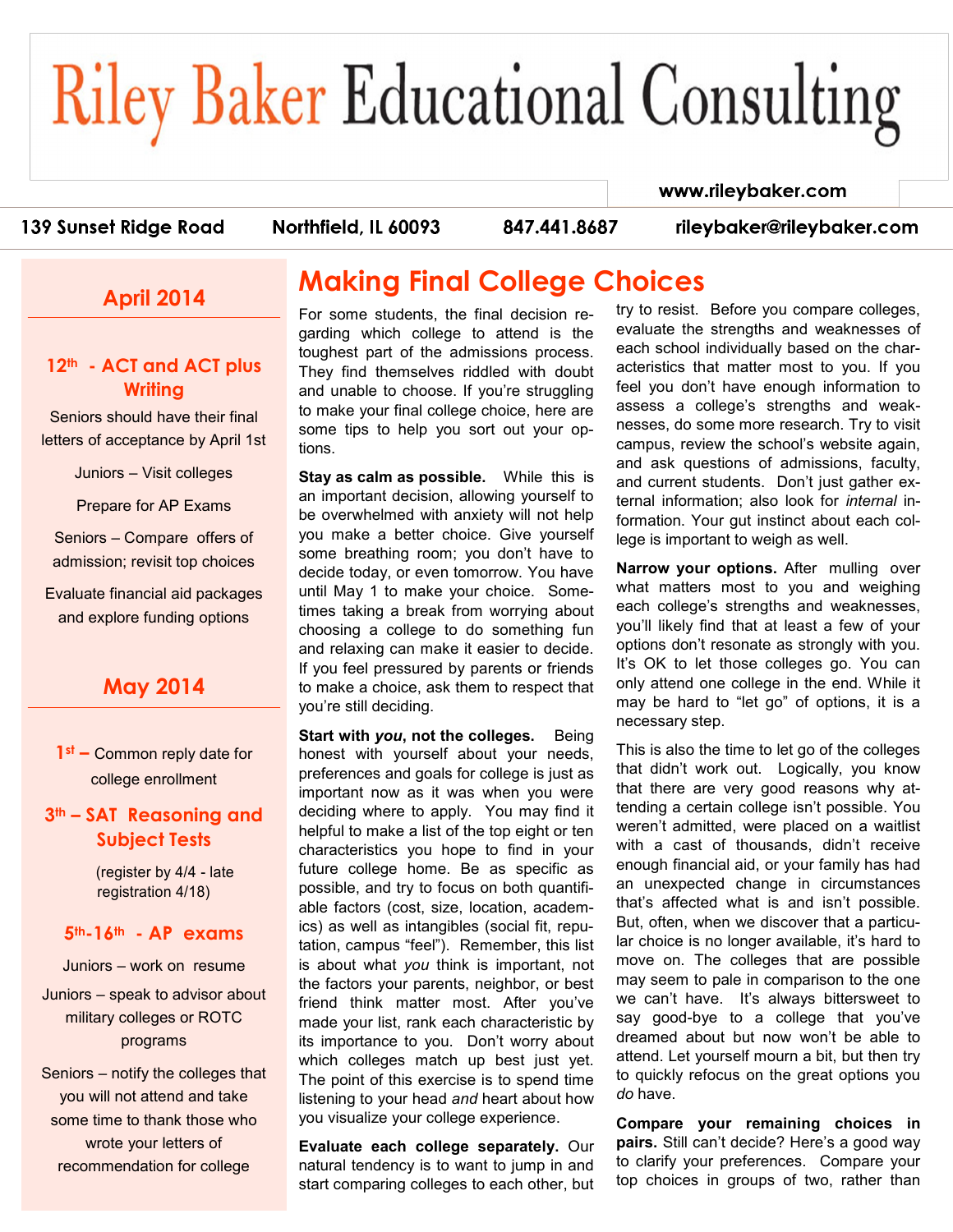## Riley Baker Educational Consulting

**Careers for Health Care Administration/ Management Majors**

- Clinical Manager—runs the business side of a healthcare services facility
- Health Information Manager—utilizes IT training to manage the databases that are required for a healthcare facility to run smoothly
- Nursing Home Administrator— is responsible for the day-to-day operation of a nursing home
- Community Health Coordinator—identifies and addresses health needs of a community
- Chief Nursing Officer oversees the health facility's nursing department
- Clinical Administrator manages a clinic or outpatient surgery or serves as a department head in a hospital
- Practice Manager—is part of the management team for a large medical practice

The Association of University Programs in Health Administration maintains a searchable database of certified undergraduate and graduate programs at: [http://bit.ly/1eOGRe2](http://network.aupha.org/home1)

# **Majors: Health Care Administration**

Do you love the idea of a health care career, but hate the thought of all of the science classes required for a medical or nursing degree? If so, consider a major in health care administration, one of the fastest growing career paths in the health care industry.

When most people think of hospitals, they picture doctors, nurses and other medical caregivers. However, behind the scenes, health care executives play a vital role in health care delivery by making sure that the systems and services are in place to support the work of medical personnel at hospitals, nursing facilities, managed care companies, and other health care organizations.

According to the U.S. Bureau of Labor and Statistics, virtually all new private sector jobs created in the last five years were in the health care industry. Health care is the second largest employer in the U.S., employing over 11 million people, and health care administration/management jobs are expected to grow 22% over the next ten years. Health care managers and executives are also well compensated, with the top ten percent of executives earning well over \$144,000 a year. Top executives at large hospitals can make \$800,000 or more.

Health care managers, administrators and executives work in a variety of positions including patient care coordination, health communications and marketing, human resources and staffing, healthcare planning, finance, and information technology. They don't just work in hospitals, either. Health care executives can be found working in physician offices, managed care and insurance companies, and even in consulting firms and government agencies. It's an exciting and diverse field, offering lots of room for career growth and the satisfaction of knowing that you are helping to make a difference in people's lives.

A career in health care administration might be right for you if you are:

- Concerned with the health and well-being of people from all walks of life
- A problem-solver who can keep up with ever-changing situations and new laws and regulations
- A good communicator with excellent interpersonal skills
- Analytical, detail-oriented, and organized

A bachelor's degree in health care administration is usually a prerequisite for entry level jobs in health care management. At present, 49 colleges and universities offer undergraduate majors in health care administration, certified by the Association of University Programs in Health Administration (AUPHA). As a health care administration/management major in college, you'll combine classes in business subjects such as accounting, marketing, human resources and information technology with healthcare-specific courses such as hospital management, health care policy, medical economics, and health delivery systems. In many programs, you'll also take classes in epidemiology (the study of disease causes and effects), health psychology, sociology and anthropology. A healthcare administration major is flexible enough so that students considering medical school can also fit in the required science and math pre-requisite courses.

Most health care administration programs require majors to complete a semesterlong internship in a health care organization; a few programs alternate classroom time with a full-time on-the-job learning program called cooperative education. Some programs also allow students to specialize in specific areas of health care administration, such as health informatics.

Another pathway into this field is to complete an undergraduate degree in a relevant academic area, such as business or public health, and then pursue a Masters degree in health care administration/ management.

Prepared especially for our clients and their families. The information included in this newsletter is general and does not constitute educational, financial, accounting, legal, or other professional advice. Although it is intended to be accurate, neither the publisher nor any other party assumes liability for loss or damage due to reliance on the material contained herein. Copyright © 2014 by The College Advisor, Inc. All rights reserved.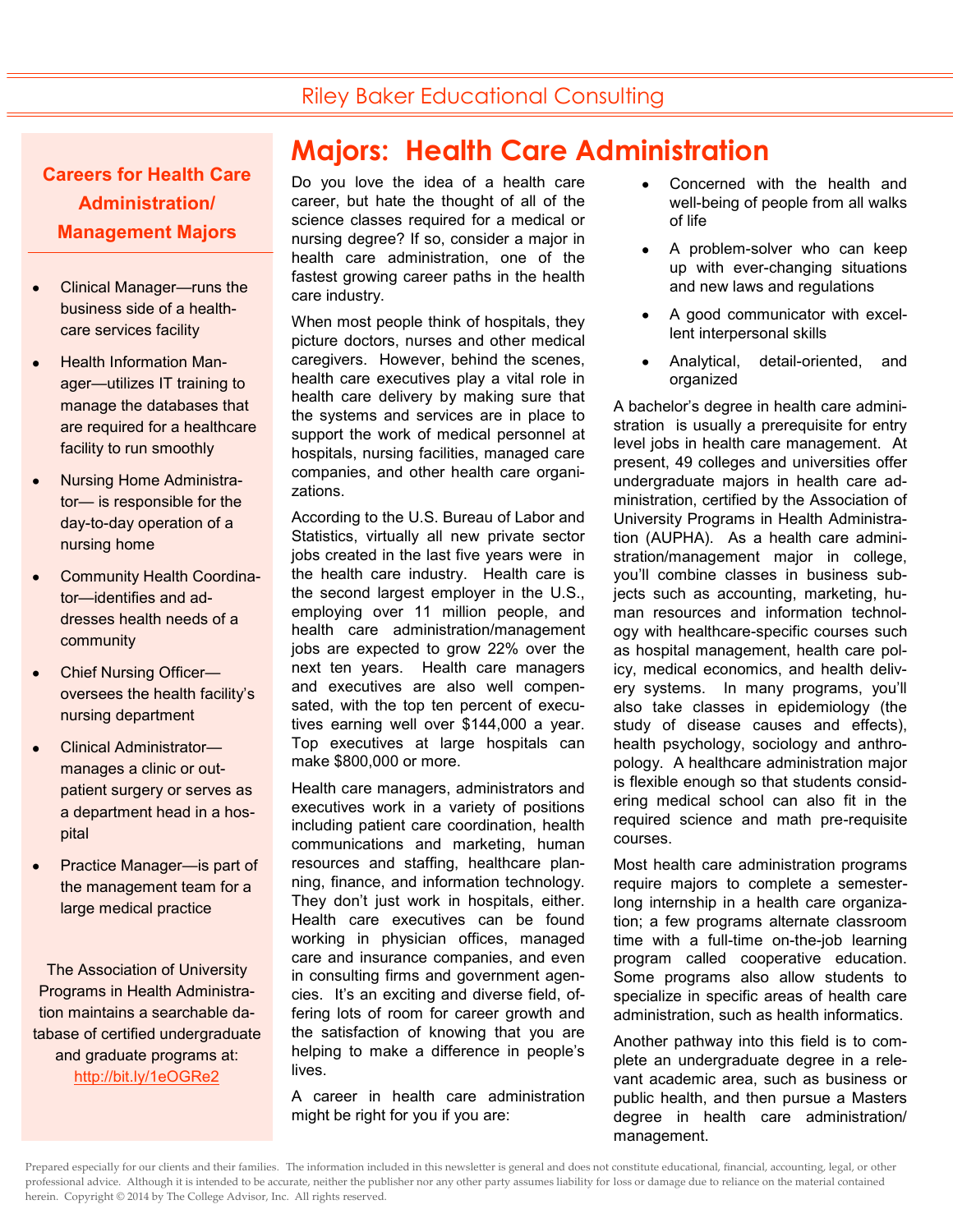# **Financial Matters: Comparing Financial Aid Packages**



If you've applied for financial aid and filed all the paperwork by the appropriate deadline, an award letter outlining the college's offer of financial assistance should arrive close on the heels of your notification of acceptance. The following should help you to understand what that package really means.

When comparing financial aid packages, the bottom line is the final cost of your education to you and your family. Since the total cost of education varies for each college, you'll need to compare your packages in terms of several factors. First, compare the ratio of grants and scholarships (gift money) to loans for each school. Packages with larger grants than loans are obviously most desirable. Next, consider how much you and your family are expected to contribute and compare this amount to your total grant award. Are you and your family comfortable with your EFC—*Expected Family Contribution?* Will your earnings during college help toward meeting the expected amount?

Now, compare loan types offered and their terms. Student loans, in and of themselves, are not evil. Borrowing a *manageable* amount to cover college expenses can be a good plan. However, the key word is "manageable." All loans are not created equal. The most desirable loans are subsidized student loans with low, deferred interest; these loans do not have to be repaid until after you have completed your education. Federal student loans tend to have the lowest interest rates and, for some types of Federal Student Loans, interest does not begin to accrue until six months after you graduate from college. Some colleges include private loans in their financial aid offers. The interest rates on private student loans are significantly higher than Federal student loans. Use caution when thinking about taking expensive private student loans, even for a "dream" college. You don't want your future imperiled by large amounts of debt.

Most financial aid packages also include Work Study. Keep in mind that you are free to decline this type of aid; although there may be significant benefits to Work Study employment, some students prefer to find their own

jobs on or off-campus. Earnings from Work Study, however, are not counted as income when you apply for financial aid for the following year, making Work Study a desirable form of employment.

For each college, add up the total for your EFC, loans, and Work Study in your financial aid offer and then subtract the total from your cost of attendance for the school. The result is your family's total "out of pocket" cost for the college.

Call the college's financial aid office to learn how outside scholarships may affect your financial aid package. While some colleges allow students to use these in place of loans, other colleges subtract this amount from any grant aid that you've been awarded. Ask, too, if you are likely to be awarded a similar package in succeeding years, assuming family finances remain at the same level. Some parts of your package may not be renewable, and this could affect your future cost of attendance.

The final decision about college choice needs to be a family decision, made by weighing numerous factors to determine the best choice for both you and your family. With skyrocketing college costs, finances may count heavily in your ultimate college selection.

## **Making Final College Choices** (continued from p.1)

trying to compare multiple colleges all at once. Make a chart with the colleges' names along the top and the qualities you seek along the side. For each paired comparison, write the name of the college that seems to best match the characteristic you're looking for. Don't forget to use both your head (logic) and heart (instinct) as you consider each pair of choices. When you're done, add up which colleges received the most "votes" as you compared them to the others. Narrow your list further by eliminating any colleges that clearly don't stand up to the other options.

**There are no perfect college choices; there are only** *different* **ones.** Deciding where to attend college is the last step in the long and tiring college application journey. It's easy to fall into the trap of believing that you must be absolutely 100% certain that you've chosen the *perfect* college to guarantee your future happiness and success. In truth, there is no perfect college, nor are there any guarantees of your success. In the end, your college experience will be defined more by the attitude with which you approach it than by the actual college you attend. After you've made your decision about where you're heading next fall, go forward with confidence that you've made a *great* choice and that all will be well as you start this exciting new journey.